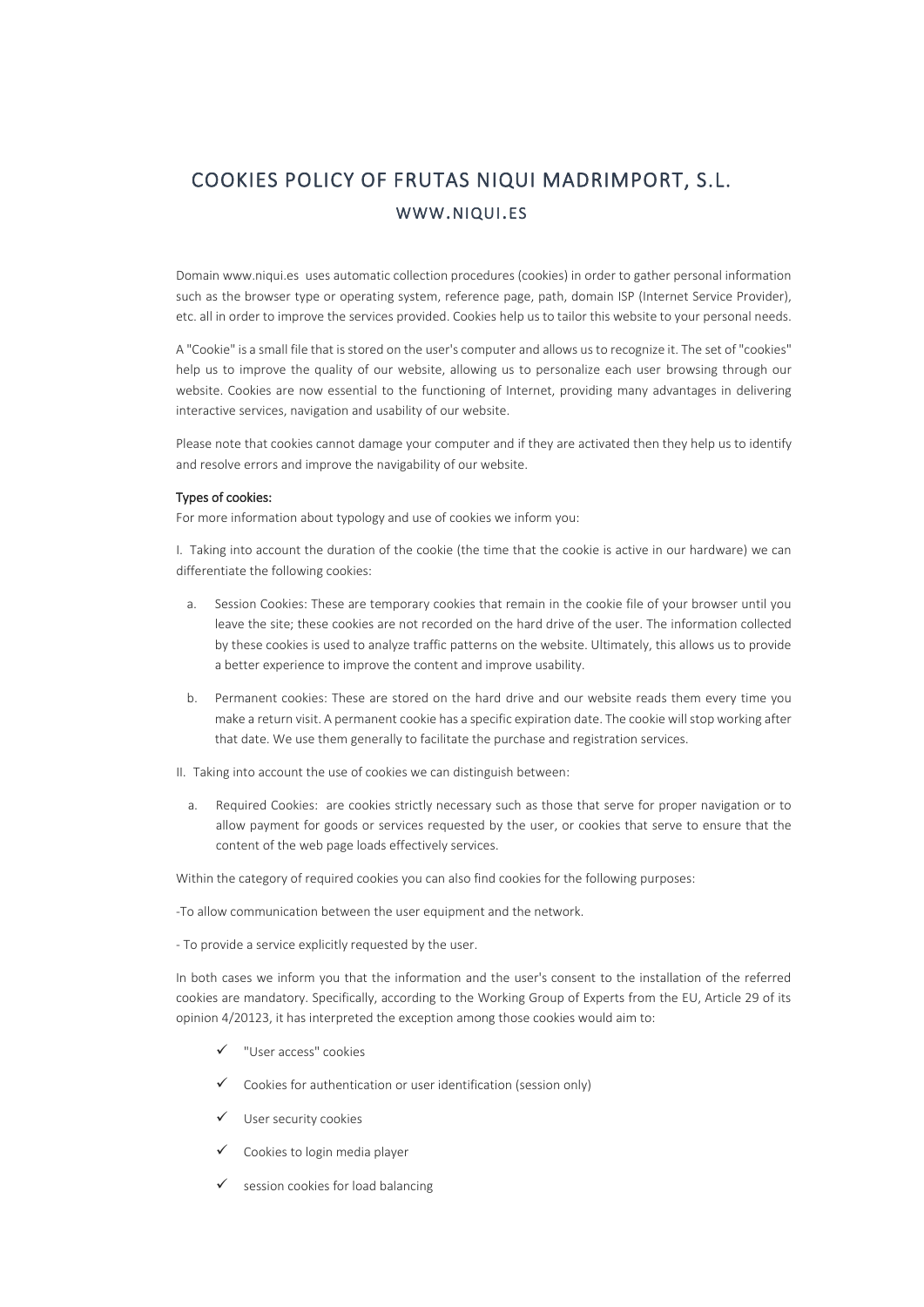- Cookies to customize the user interface
- Complement -cookies (plug-in) to share social content.

For other Required Cookies which are not included in the above cases, the prior information and the user consent are required.

- b. Functional Cookies: These are cookies that help the user to have a better experience of navigating the site. An example of using this type of cookies are those used to store the browsing data of a particular language.
- c. Analytical Cookies: are cookies that allow us to analyze the use of the Site, so that we can measure and improve performance.
- d. Advertising and Third Party cookies: Those used by social networks, or external plug-in content as well as Google maps cookies, advertising companies to publish relevant ads to their interests.

FRUTAS NIQUI MADRIMPORT,S.L.keeps all the information collected through cookies in a non-customized format (IP address). This type of information obtained through cookies will not be disclosed outside of FRUTAS NIQUI MADRIMPORT,S.L., neither for unsolicited communications.

Appropriate privacy and cookie management:

If the user wanted to, the registration of cookies may be subject to its acceptance during the installation or update of browser used. The user may at any time revoke its acceptance by the configuration options of contents and privacy available in each browser. However, if the user does not permit the installation of cookies on the browser it may be unable to access to some sections of our website.

For more information about the appropriate configuration of cookies and activation options, restriction and or disable them, you should check the help section of your browser to learn more:

- More information about how to block use of cookies in en [Google Chrome](https://support.google.com/chrome/answer/95647?hl=es)
- More information about how to block use of cookies in en [Firefox](http://support.mozilla.org/es/kb/habilitar-y-deshabilitar-cookies-que-los-sitios-we?esab=a&s=cookies&r=7&as=s)
- More information about how to block use of cookies in e[n Internet Explorer](http://windows.microsoft.com/es-es/windows7/how-to-manage-cookies-in-internet-explorer-9)
- More information about how to block use of cookies in en [Safari](http://support.apple.com/kb/HT1677?viewlocale=es_ES)
- More information about how to block use of cookies in en [Blackberry](http://docs.blackberry.com/en/smartphone_users/deliverables/32004/Turn_off_cookies_in_the_browser_60_1072866_11.jsp)
- More information about how to block use of cookies in en [WindowsPhone](http://www.windowsphone.com/en-us/how-to/wp7/web/changing-privacy-and-other-browser-settings)

Most browsers allow you to turn a private mode in which cookies are always deleted after your visit.

Depending on the particular browser this private mode can have different names. Below you find a list of the most common browsers and different names for this "private mode":

- Internet Explorer 8 and later versions; InPrivate
- Safari 2 and later versions; Navegación Privada
- Opera 10.5 and later versions; Navegación Privada
- FireFox 3.5 and later versions; Navegación Privada
- Google Chrome 10 and later versions; Incógnito

## List and description of cookies:

The table below shows the cookies described above and used in the website FRUTAS NIQUI MADRIMPORT,S.L.: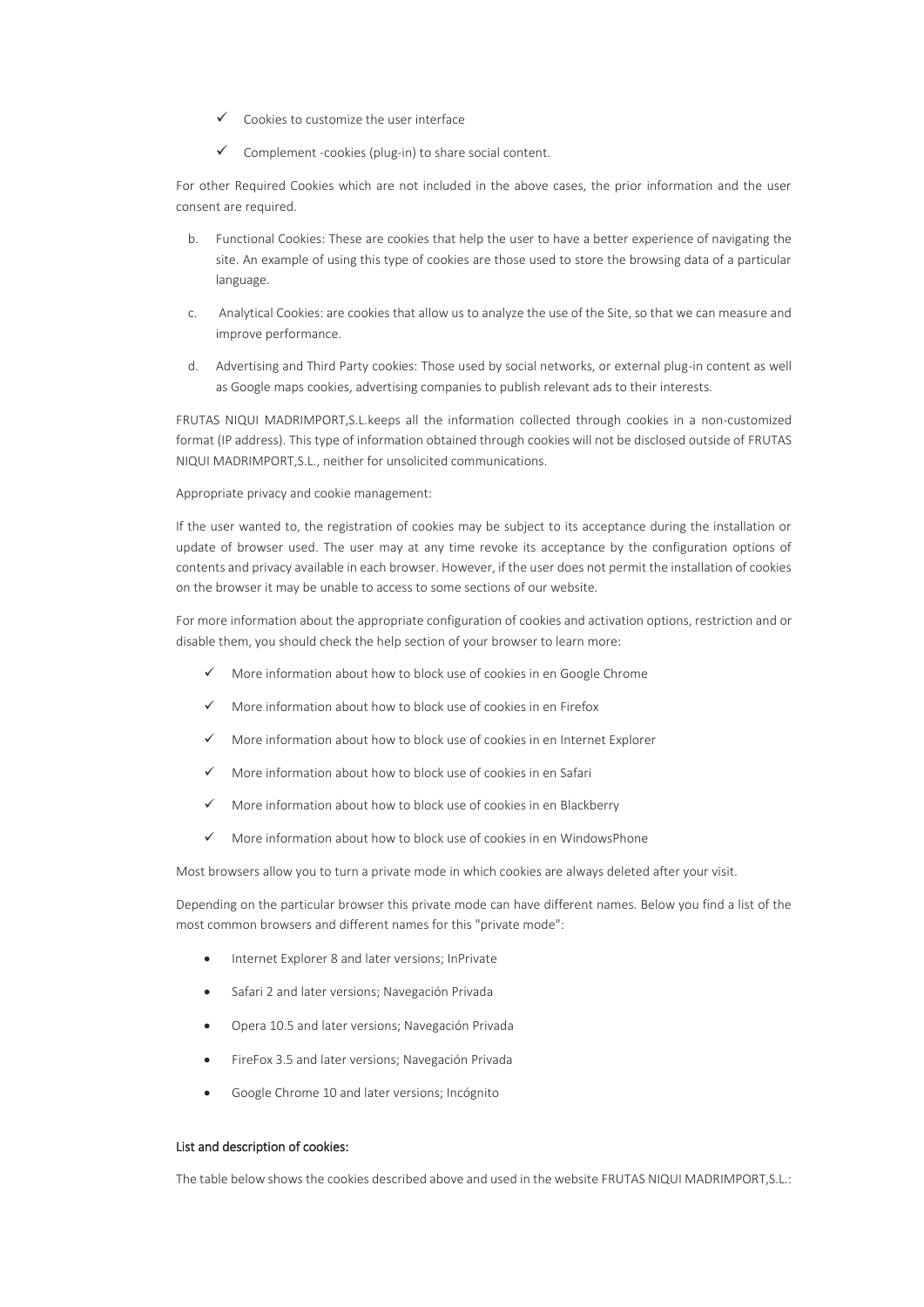| Cookie Name               | Cookie Domain | Expiration                                         | Use of cookie                                                                                                                                                                                                                                                                                                                               |
|---------------------------|---------------|----------------------------------------------------|---------------------------------------------------------------------------------------------------------------------------------------------------------------------------------------------------------------------------------------------------------------------------------------------------------------------------------------------|
|                           |               | (session,<br>permanent)                            | (Required-Functional-third<br>parties/Publicity)                                                                                                                                                                                                                                                                                            |
| $_{\_}$ utma              | niqui.es      | 2 years                                            | Cookies<br>Analytics<br>(Google<br>Analytics): Stores the number of<br>views for each user, the time of the<br>first visit, the previous visit, and the<br>current visit                                                                                                                                                                    |
| $_{\_}$ utmb              | niqui.es      | 2 years                                            | Cookies<br>Analytics<br>(Google<br>Analytics): They are used to check<br>approximately how long you stay in<br>one place                                                                                                                                                                                                                    |
| $_{\_}$ utmc              | niqui.es      | 2 years                                            | Cookies<br>Analytics<br>(Google<br>used<br>Analytics):<br>to<br>see<br>approximately how long you stay in<br>one place                                                                                                                                                                                                                      |
| $_{\rm \_utmz}$           | niqui.es      | 2 years                                            | Cookies<br>Analytics<br>(Google<br>Analytics): Sites from which a visitor<br>came (search engine, keyword<br>search, link)                                                                                                                                                                                                                  |
| $\mathsf{g}$ a            | niqui.es      | 2 years                                            | Cookies<br>Analytics<br>(Google<br>Analytics): Uses an anonymous<br>identifier to distinguish anonymous<br>users and perform analysis on user<br>interactions in the application in<br>order to optimize the services<br>offered                                                                                                            |
| $\mathsf{B}^{\mathsf{a}}$ | niqui.es      | 10 minutes<br>since<br>creation or<br>modification | Analytics Cookies (Analytics): Used<br>differentiate<br>between<br>the<br>to<br>different tracking objects created in<br>the session. The cookie is created<br>by loading the javascript library and<br>there is no previous version of the<br>_gat cookie. The cookie is updated<br>every time you submit the data to<br>Google Analytics. |

▪ To learn more about Google Analytics cookies you can visit the following page: <https://www.google.com/analytics/learn/privacy.html?hl=en>You can deactivate Google Analytics cookies through the following link[: https://tools.google.com/dlpage/gaoptout](https://tools.google.com/dlpage/gaoptout) (delete if Google Analytics is not used)